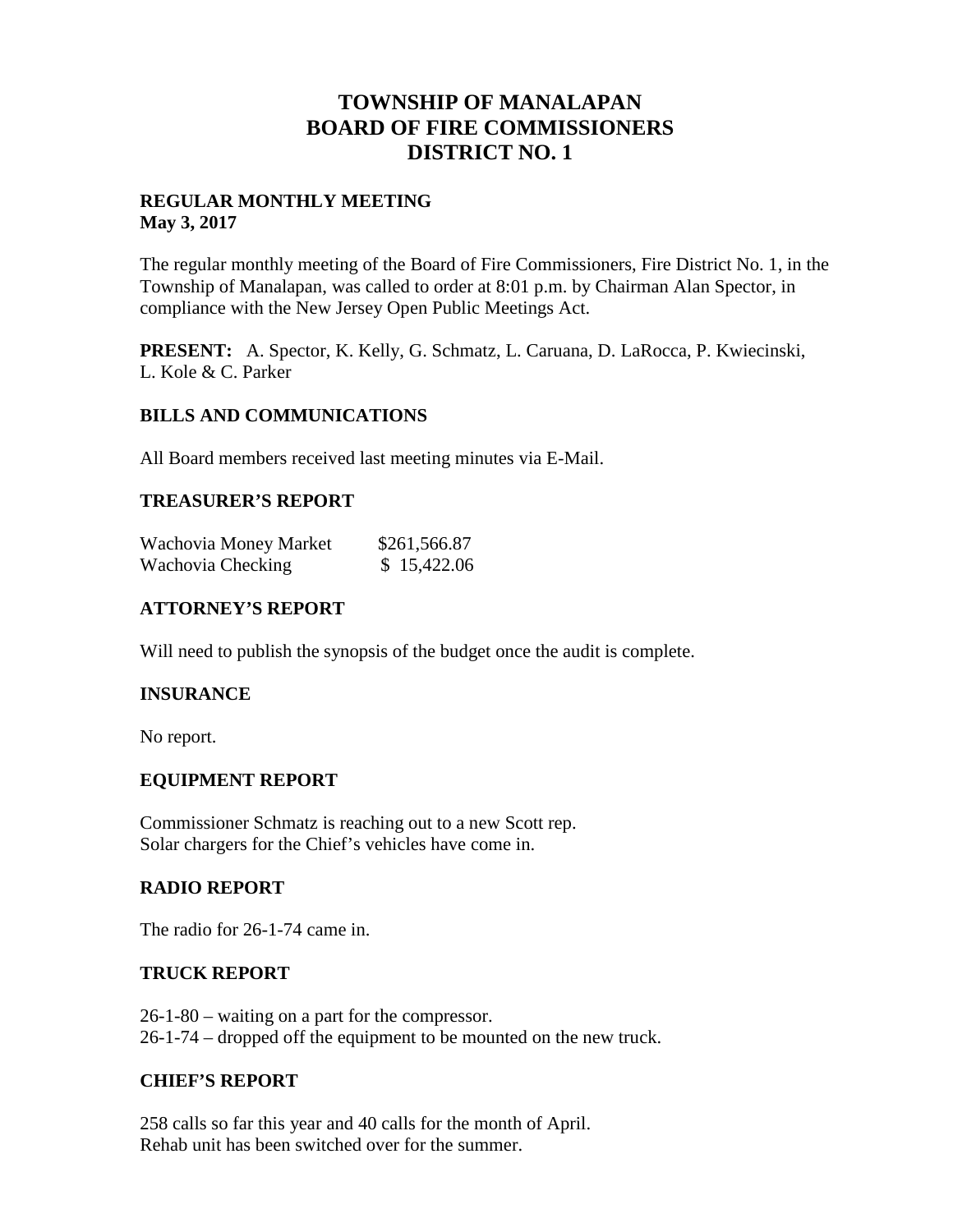## **ASSOCIATION REPORT**

No report.

## **TRUSTEES' REPORT**

No report.

#### **OLD BUSINESS**

See attached.

#### **NEW BUSINESS**

Commissioner LaRocca made a motion to pay all vouchers; this was seconded by Commissioner Kelly. All voted aye.

Commissioner Kelly made a motion to purchase 4 replacement strobes for the rope bags; this was seconded by Commissioner LaRocca. All voted aye.

Commissioner LaRocca made a motion not to exceed \$1,000 to purchase 6 helmet lights; this was seconded by Commissioner Schmatz. All voted aye.

Commissioner LaRocca made a motion not to exceed \$1,500 to replace the headlights on 26- 1-80 with LED lights; this was seconded by Commissioner Kelly. All voted aye.

Commissioner Spector made a motion to amend last month's motion for Witmer adjusting the price from \$3,852.72 to \$4,298.22 due to a billing error; this was seconded by Commissioner LaRocca. All voted aye.

Meeting opened to the public at 8:27 P.M.

A motion was made by Commissioner LaRocca to adjourn; it was seconded by Commissioner Spector and all voted aye.

Meeting adjourned at 8:30 P.M.

Respectfully submitted, Kenneth Kelly, Clerk